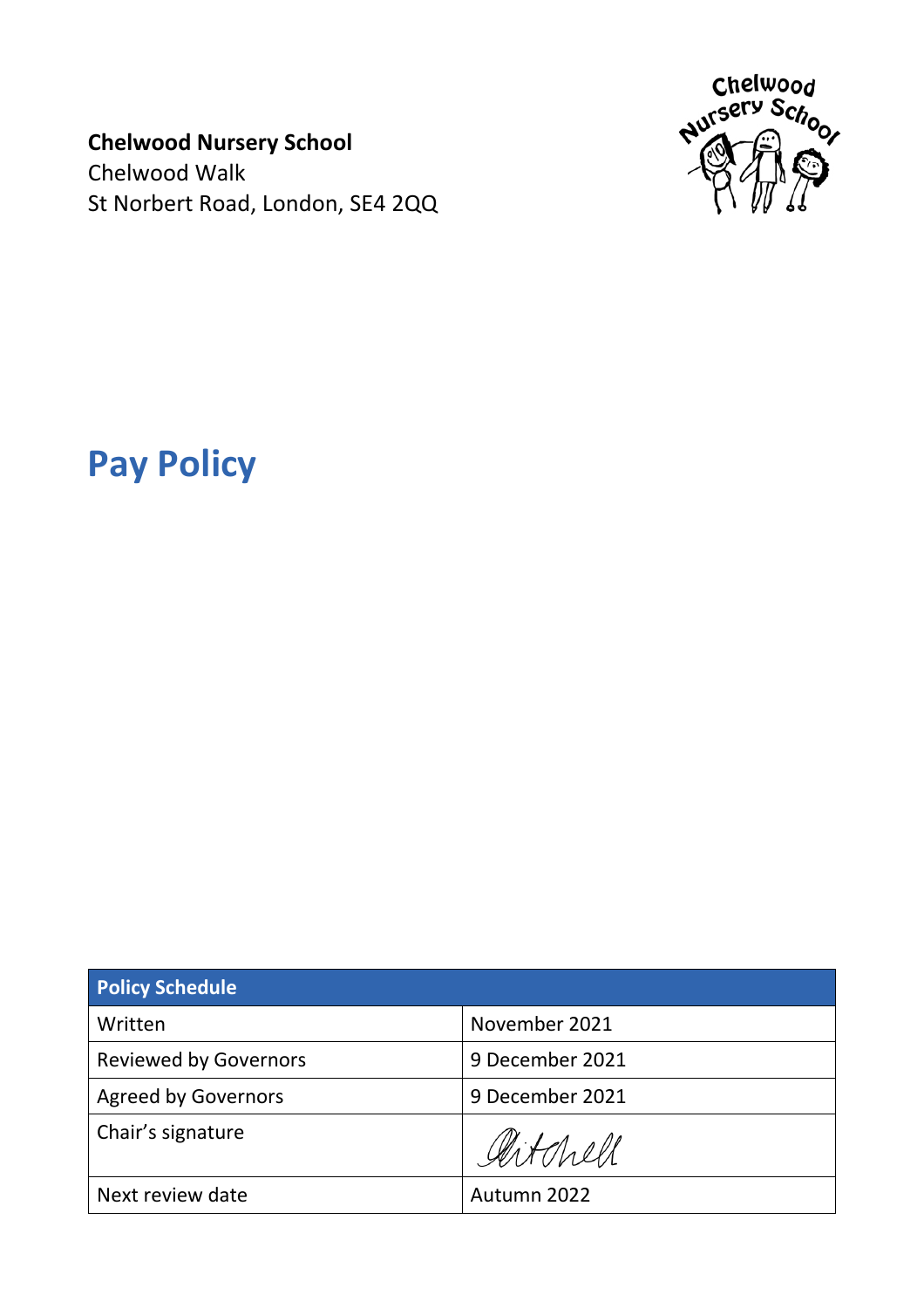## **Table of Contents**

| 1.  |  |
|-----|--|
| 2.  |  |
| 3.  |  |
| 4.  |  |
| 5.  |  |
| 6.  |  |
| 7.  |  |
| 8.  |  |
| 9.  |  |
| 10. |  |
| 11. |  |
| 12. |  |
| 13. |  |
|     |  |
|     |  |
| 14. |  |
| 15. |  |
| 16. |  |
| 17. |  |
|     |  |
|     |  |
| 18. |  |
|     |  |
| 19. |  |
| 20. |  |
|     |  |
| 21. |  |
|     |  |
|     |  |
| 22. |  |
| 23. |  |
| 24. |  |
| 25. |  |
| 26. |  |
| 27. |  |
|     |  |
| 28. |  |
| 29. |  |
| 30. |  |
|     |  |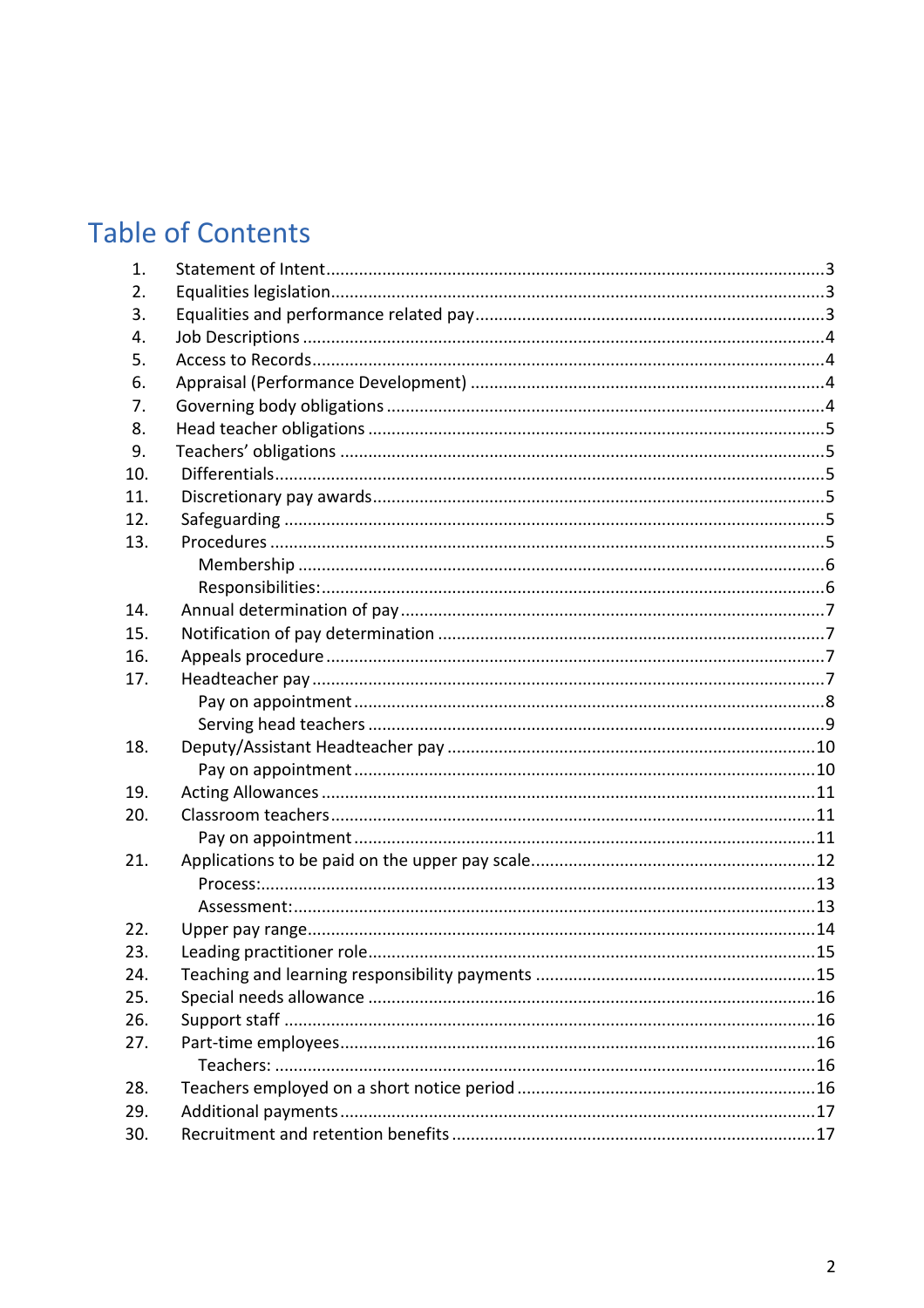## <span id="page-2-0"></span>**Pay Policy**

## **1. Statement of Intent**

The prime statutory duty of governing bodies in England, as set out in paragraph 21(2) of the Education Act 2002 is to "…conduct the school with a view to promoting high standards of educational achievement at the school." The pay policy is intended to support that statutory duty.

The governing body of Chelwood Nursery School will act with integrity, confidentiality, objectivity and honesty in the best interests of the school; will be open about decisions made and actions taken, and will be prepared to explain decisions and actions to interested persons.

Its procedures for determining pay will be consistent with the principles of public life: objectivity, openness and accountability.

In line with the School Teachers Pay and Conditions Document 2020, a 5.5% uplift has been applied to the statutory minima of the main pay range in the national pay framework. In addition, a 2.75% uplift has been applied to the maximum of the main scale and to the minima and maxima of all other pay and allowance ranges for teachers and school leaders. The 2020 School Teachers Pay and Conditions Document also introduces 'advisory points' within the main scale.

This school will also apply a percentage increase to the points as recommended by the School Teachers' Review Body and the Employer's Organisation.

## <span id="page-2-1"></span>**2. Equalities legislation**

The governing body will comply with relevant equalities legislation:

- Employment Relations Act 1999
- Equality Act 2010
- Employment Rights Act 1996
- The Part-time Workers (Prevention of Less Favourable Treatment) Regulations 2000
- The Fixed-term Employees (Prevention of Less Favourable Treatment) Regulations 2002
- The Agency Workers Regulations 2010

The governing body will promote equality in all aspects of school life, particularly as regards all decisions on advertising of posts, appointing, promoting and paying staff, training and staff development. See 'governing body obligations' in relation to monitoring the impact of this policy.

## <span id="page-2-2"></span>**3. Equalities and performance related pay**

The governing body will ensure that its processes are open, transparent and fair. All decisions will be objectively justified. Adjustments will be made to take account of special circumstances, eg an absence on maternity or long-term sick leave.

The exact adjustments will be made on a case-by-case basis, depending on the individual teacher's circumstances and the school's circumstances and taking account of the Equality Act 2010 section in the latest DfE advice 'Implementing your school's approach to pay' which can be found online.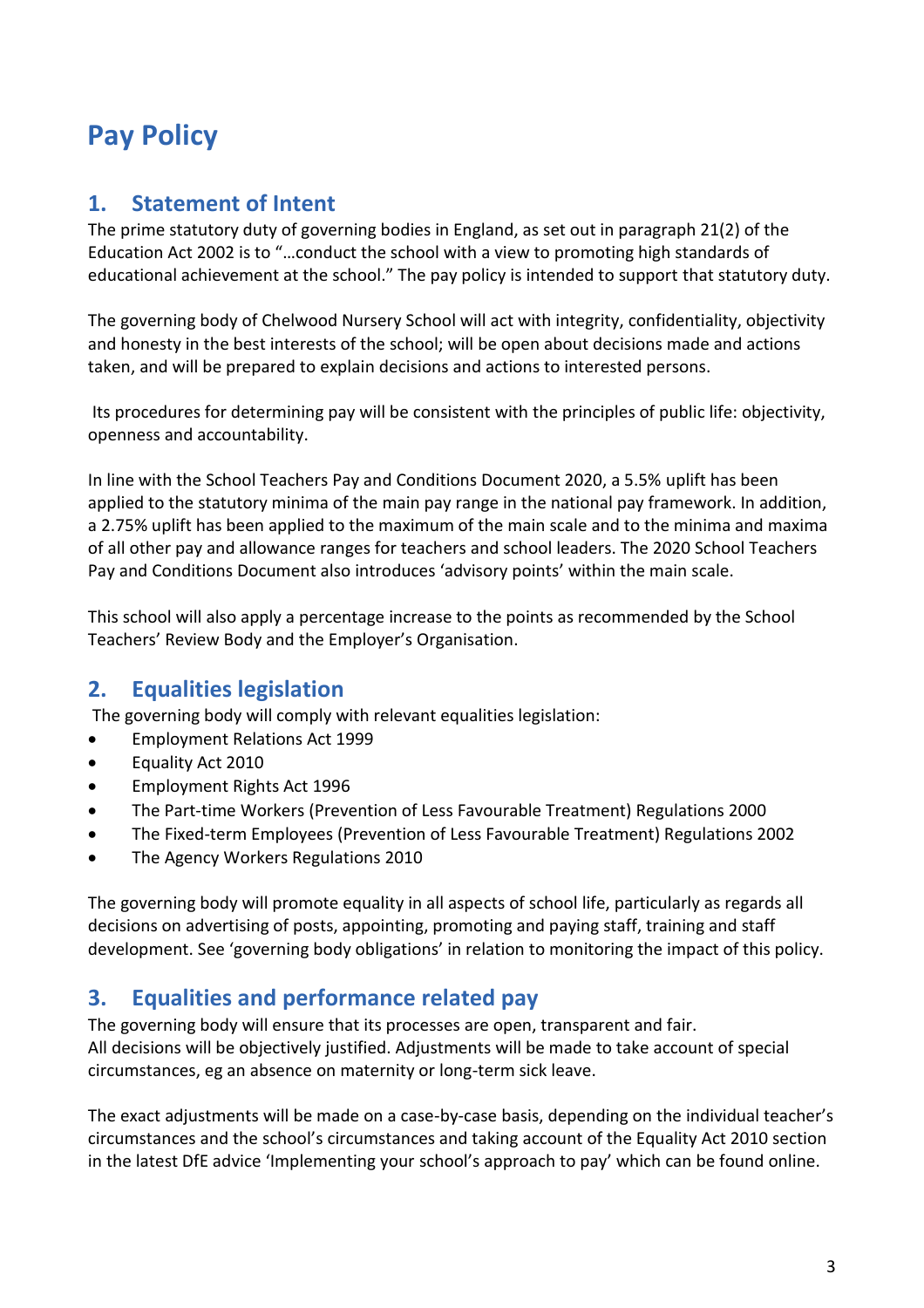## <span id="page-3-0"></span>**4. Job Descriptions**

The head teacher will ensure that each member of staff is provided with a job description in accordance with the staffing structure agreed by the governing body.

Job descriptions may be reviewed from time to time, in consultation with the individual employee concerned, in order to make reasonable changes in the light of the changing needs of the school.

Job descriptions will identify key areas of responsibility. All job descriptions will be reviewed annually as part of the appraisal process.

## <span id="page-3-1"></span>**5. Access to Records**

The head teacher will ensure reasonable access for individual members of staff to their own employment records.

## <span id="page-3-2"></span>**6. Appraisal (Performance Development)**

The governing body will comply with The Education (School Teachers' Appraisal) (England) Regulations 2012 concerning the appraisal of teachers.

Assessment will be based on evidence from a range of sources.

Although the school will establish a firm evidence base in relation to the performance of all teachers, there is a responsibility on individual teachers and appraisers to work together. Teachers should also gather any evidence that they deem is appropriate in relation to meeting their objectives, the Teachers' Standards and any other criteria (ie application to be paid on Upper Pay Range) so that such evidence can be taken into account at the review.

Support staff appraisal will be carried out in line with the school's policy/procedures. The headteacher will moderate objectives to ensure consistency and fairness; the headteacher will also moderate performance assessment and initial pay recommendations to ensure consistency and fairness.

## <span id="page-3-3"></span>**7. Governing body obligations**

The governing body will fulfil its obligations to:

- Teachers: as set out in the School Teachers' Pay and Conditions Document (the Document), the Conditions of Service for School Teachers in England and Wales (commonly known as the 'Burgundy Book') and the Harmonisation of Conditions of Service for Lewisham Teachers document.
- Support staff: as set out in the National Joint Council for Local Government Services National Agreement on Pay and Conditions of Service (Green Book) or any LA pay/grading system that applies e.g. the Single Status Agreement.

The governing body will need to consider any updated pay policy and assure themselves that appropriate arrangements for linking appraisal to pay are in place, can be applied consistently and that their pay decisions can be objectively justified.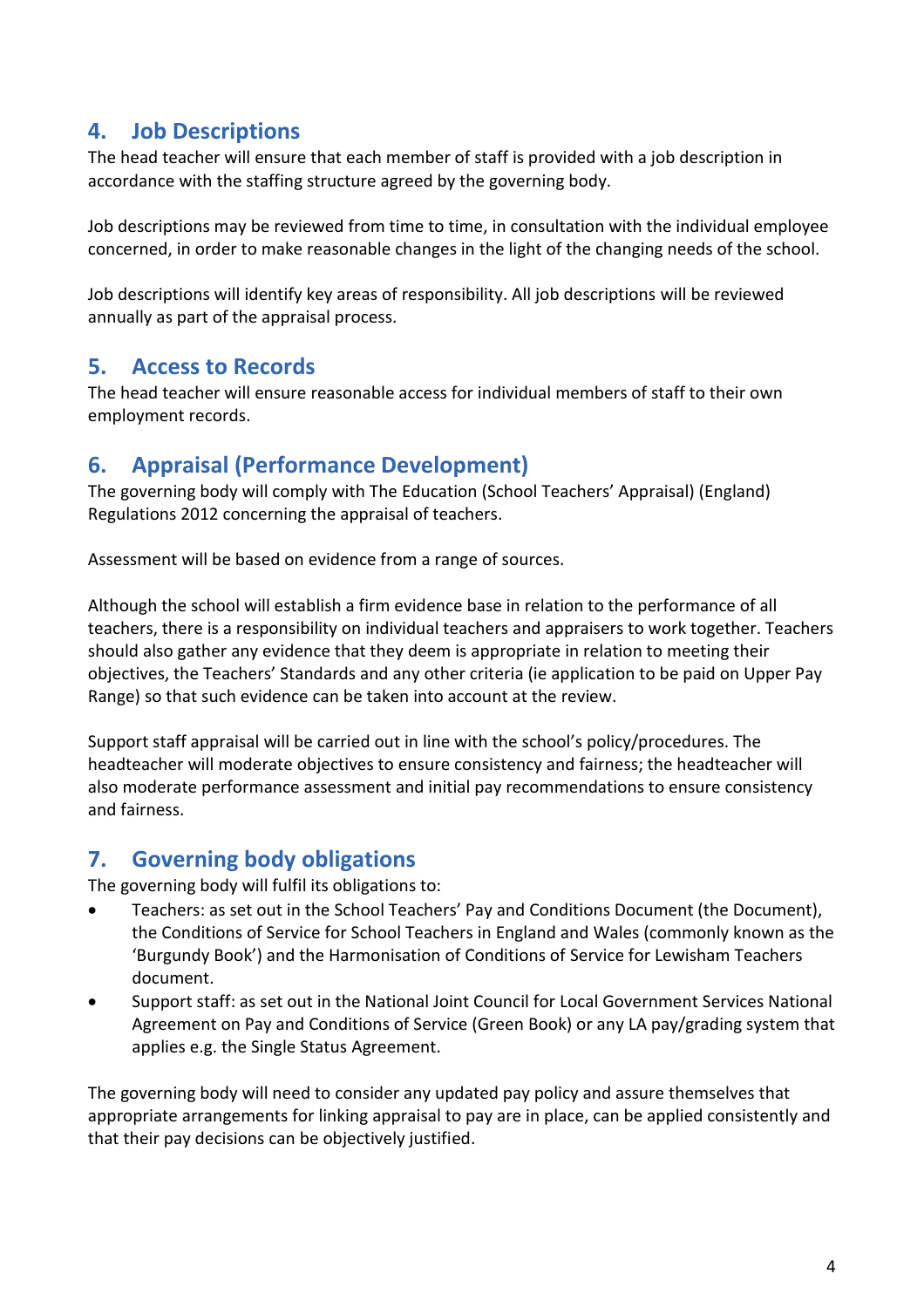The governing body will ensure that it makes funds available to support pay decisions, in accordance with this pay policy (see 'Procedures') and the school's spending plan.

The governing body will monitor the outcomes of pay decisions, including the extent to which different groups of teachers may progress at different rates, ensuring the school's continued compliance with equalities legislation.

## <span id="page-4-0"></span>**8. Head teacher obligations**

The head teacher will:

- develop clear arrangements for linking appraisal to pay progression and consult with staff and school union representatives on the appraisal and pay policies;
- submit any updated appraisal and pay policies to the governing body for approval;
- ensure that effective appraisal arrangements are in place and that any appraisers have the knowledge and skills to apply procedures fairly;
- submit pay recommendations to the governing body and ensure the governing body has sufficient information upon which to make pay decisions;
- ensure that teachers are informed about decisions reached; and that records are kept of recommendations and decisions made.

## <span id="page-4-1"></span>**9. Teachers' obligations**

A teacher will:

- engage with appraisal; this includes working with their appraiser to ensure that there is a secure evidence base as specified in the school's teacher appraisal policy in order for an annual pay determination to be made;
- keep records of their objectives and review them throughout the appraisal process;
- share any evidence they consider relevant with their appraiser;
- ensure they have an annual review of their performance.

## <span id="page-4-2"></span>**10. Differentials**

Appropriate differentials will be created and maintained between posts within the school, recognising accountability and job weight, and the governing body's need to recruit, retain and motivate sufficient employees of the required quality at all levels.

## <span id="page-4-3"></span>**11. Discretionary pay awards**

Criteria for the use of pay discretions are set out in this policy and discretionary awards of additional pay will only be made in accordance with these criteria.

## <span id="page-4-4"></span>**12. Safeguarding**

Where a pay determination leads or may lead to the start of a period of safeguarding, the governing body will comply with the relevant provisions of paragraphs 29 – 37 of the Document and will give the required notification as soon as possible and no later than one month after the determination.

## <span id="page-4-5"></span>**13. Procedures**

The governing body will determine the annual pay budget on the recommendation of the pay committee. The governing body has delegated its pay powers to the pay committee. Any person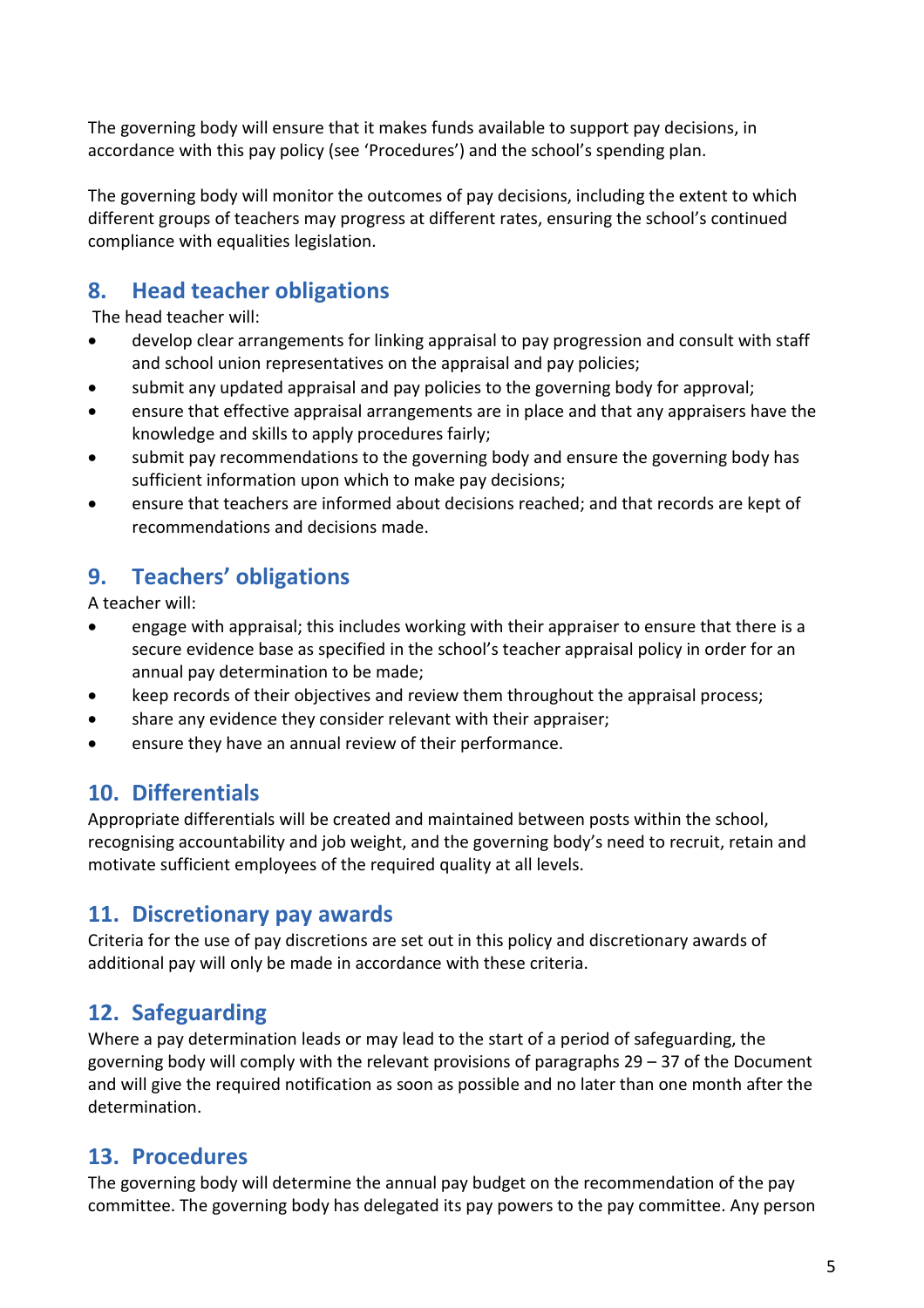employed to work at the school, other than the head, must withdraw from a meeting at which the pay or appraisal of any other employee of the school, is under consideration. The head must withdraw from that part of the meeting where the subject of consideration is his or her own pay. A relevant person must withdraw where there is a conflict of interest or any doubt about his/her ability to act impartially.

No member of the governing body who is employed to work in the school shall be eligible for membership of this committee. The pay committee will be attended by the head in an advisory capacity. Where the pay committee has invited either a representative of the LA or an external adviser\* to attend and offer advice on the determination of the head's pay, that person will withdraw at the same time as the head while the committee reaches its decision. Any member of the committee required to withdraw will do so.

The terms of reference for the pay committee will be determined from time to time by the governing body. The current model terms of reference are:

#### <span id="page-5-0"></span>**Membership**

The Committee will comprise of 3 governors, one of which will be a finance governor and a governor with responsibility for the Performance Review of the Headteacher.

**Quorum** The quorum for meetings of the Committee is 3 governors.

**Clerking** The clerk to the committee is Gail Hutcheon The Committee will meet at least once a year during autumn term 1, with additional meetings as necessary.

Minutes from Pay Committee meetings will be restricted to the committee members, Chair of Governors and Headteacher.

#### <span id="page-5-1"></span>**Responsibilities:**

- to achieve the aims of the whole school pay policy in a fair and equal manner;
- to recommend to the governing body the annual budget needed for pay, bearing in mind the need to ensure the availability of monies to support any exercise of pay discretion and pay progression for all eligible teachers;
- to receive reports from the Headteacher relating to the quality of teaching and appraisal outcomes from the previous academic year;
- to apply the criteria set by the whole school pay policy in determining the pay of each member of staff at the annual review;
- to observe all statutory and contractual obligations including hearing representations from teachers regarding pay outcomes in the role of 'Decision Maker' and appearing as a 'witness' at formal pay appeal hearings to clarify earlier decisions made, if necessary;
- to minute clearly the reasons for all decisions and report the fact of these decisions to the next meeting of the full governing body;
- to take account of the following documents when reviewing pay recommendations  $\lnot$ Teachers Standards Guidance  $\rightarrow$  School Teachers Pay & Conditions Document  $\rightarrow$  School's Pay & Appraisal Policies
- to keep abreast of relevant developments and to advise the governing body when the school's pay policy needs to be revised;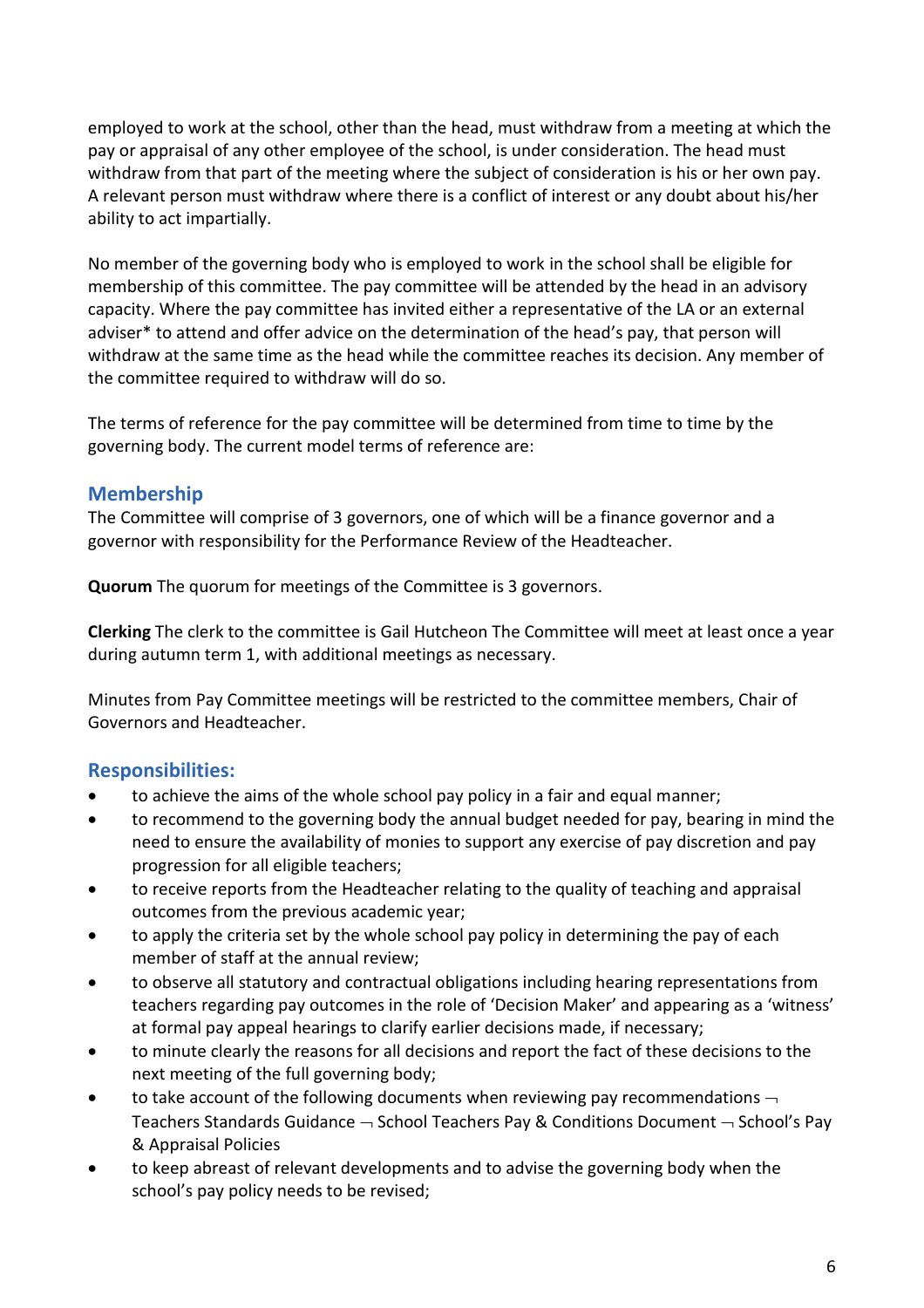- to work with the Headteacher to ensure that the governing body complies with the Appraisal Regulations 2012 (teachers)
- To ensure confidentiality of all pay matters is maintained.
- To take appropriate action on any other relevant matter referred by the governing body.

The report of the pay committee will be placed in the confidential section of the governing body's agenda and will either be received or referred back. Reference back may occur only if the pay committee has exceeded its powers under the policy.

\* Although the external adviser can give a professional judgement that, as a result of the appraisal, it might be appropriate for the governors to award performance points, it is the governing body's responsibility to decide on the pay of the head taking account of paragraphs 4 - 11 of the Document.

It is not within the external adviser's remit to advise the governing body on the determination of the head's pay range, nor to advise on the pay of any other leadership group member.

#### <span id="page-6-0"></span>**14. Annual determination of pay**

All teaching staff salaries, including those of the head, deputy head(s) and assistant head(s) will be reviewed annually to take effect from 1 September.

The governing body will complete teachers' annual pay reviews and notify teachers of the outcome by 31 October and the head teacher's annual pay review by 31 December, save in exceptional circumstances.

They will, however, complete the process without undue delay.

#### <span id="page-6-1"></span>**15. Notification of pay determination**

Decisions will be communicated to each member of staff by the head in writing in accordance with paragraph 3.4 of the Document and will set out the reasons why decisions have been taken.

Decisions on the pay of the head will be communicated by the pay committee, in writing, in accordance with paragraph 3.4 of the Document.

An instruction to amend pay from the relevant date will be issued immediately after the time limit for the lodging of an appeal has passed, or immediately after an appeal has been concluded.

#### <span id="page-6-2"></span>**16. Appeals procedure**

The governing body has an appeals procedure in relation to pay in accordance with the provisions of paragraph 2.1(b). It is set out as an Appendix to this pay policy.

#### <span id="page-6-3"></span>**17. Headteacher pay**

The head teacher groups, and Inner London Area pay ranges in relation thereto, are as follows from 1 September 2020:- Group 1 £55,715 - £71,411 Group 2 £58,132 - £76,249 Group 3 £62,066 - £81,461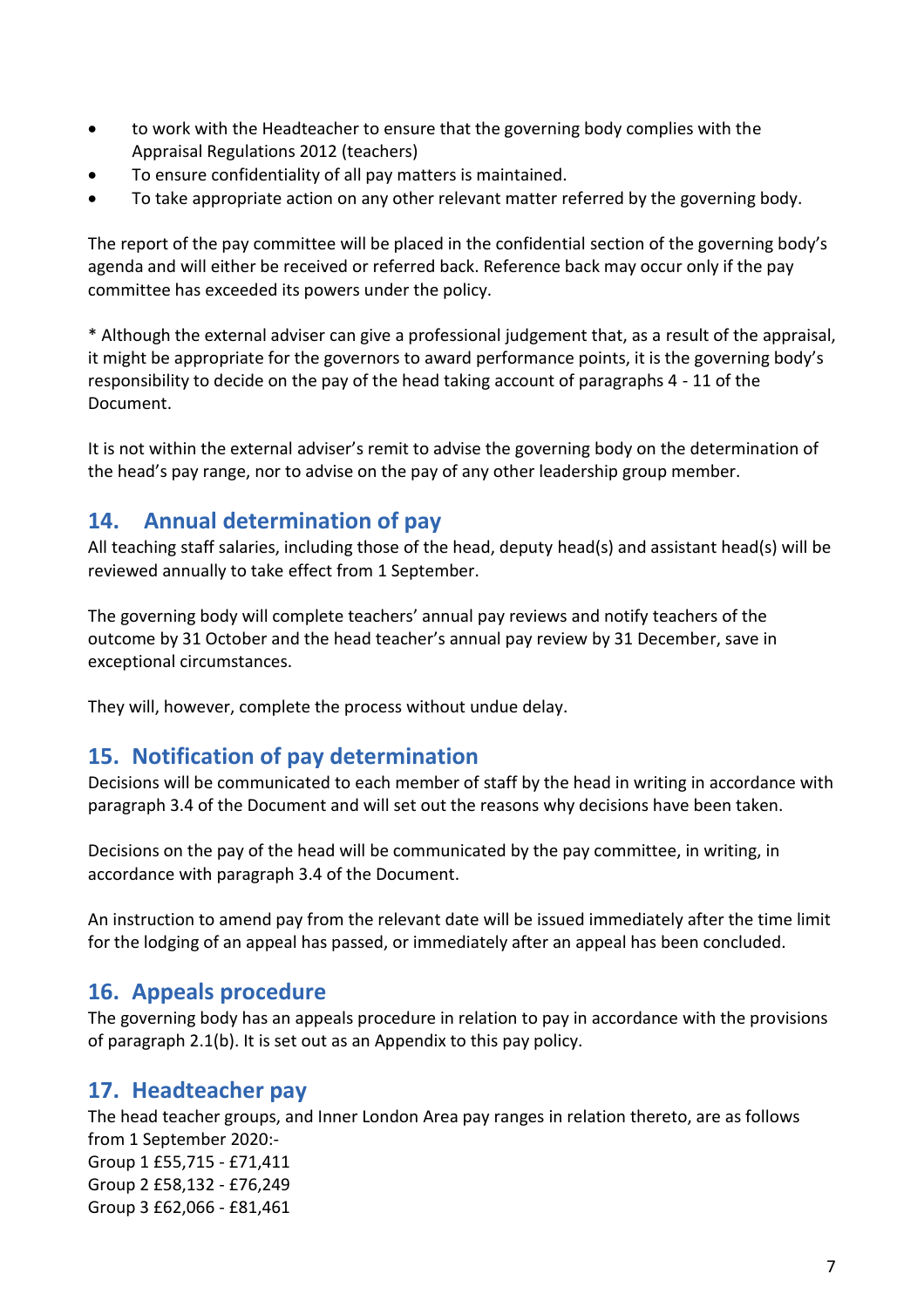Group 4 £66,114 - £87,062 Group 5 £72,125 - £95,216 Group 6 £77,011 - £104,211 Group 7 £82,277 - £114,074 Group 8 £89,919 - £125,098

The full list of Leadership Annual Salary Reference Points (L1 - L43) for 2020 are attached as Annex B of this policy.

#### <span id="page-7-0"></span>**Pay on appointment**

- The pay committee will review the school's head teacher group and the head's pay range in accordance with paragraphs 4 - 9 of the Document
- If the head teacher takes on permanent accountability for one or more additional schools, the pay committee will set a pay range in accordance with the provisions of paragraphs 6.6 or 7.9 of the Document as the case may be
- The pay committee will determine a pay range, taking account of the full role of the headteacher (part seven of the Document), all permanent responsibilities of the role, any challenges that are specific to the role and all other relevant considerations (paragraph 9.2 of the Document), including recruitment issues.

The pay committee will take into account the factors set out in Annex A of this policy when determining an appropriate pay range. It will also take into account any other considerations it feels are relevant and minute carefully its decisions and reasons for those decisions.

- **EITHER:** The pay committee will consider using its discretion, in exceptional circumstances only, to exceed the 25% limit beyond the maximum of the group range when setting the pay range for the headteacher, as set out in paragraph 9.3 of the Document. However, before agreeing to do so, it will seek the agreement of the governing body which in turn will make a fully-documented business case and seek external independent advice before providing such agreement.
- **OR:** The pay committee will not use at this time its discretion to exceed the 25% limit on discretionary payments.
- The pay committee will use (seven) reference points within the pay range.
- At the appointment stage, candidate specific factors will be taken into account when determining the starting salary whilst also ensuring that appropriate scope is provided within the range to allow for performance related pay progression.
- The pay committee will exercise its discretion under paragraph 27 of the Document where there are recruitment issues, provided it has not already taken such issues into account when setting the pay range.
- The pay committee will have regard to the provisions of paragraph 9.3 of the Document in particular and will also take account of any other permanent September 2020 8 payments, made to staff within the school to ensure that appropriate differentials are created and maintained between posts of differing responsibility and accountability.
- The pay committee will consider the use of temporary payments for clearly time-limited responsibilities or duties only, in accordance with paragraph 10 of the Document.
- The total sum of the temporary payments made to a head will not exceed 25% of the annual salary which is otherwise payable to the head; and the total sum of salary and other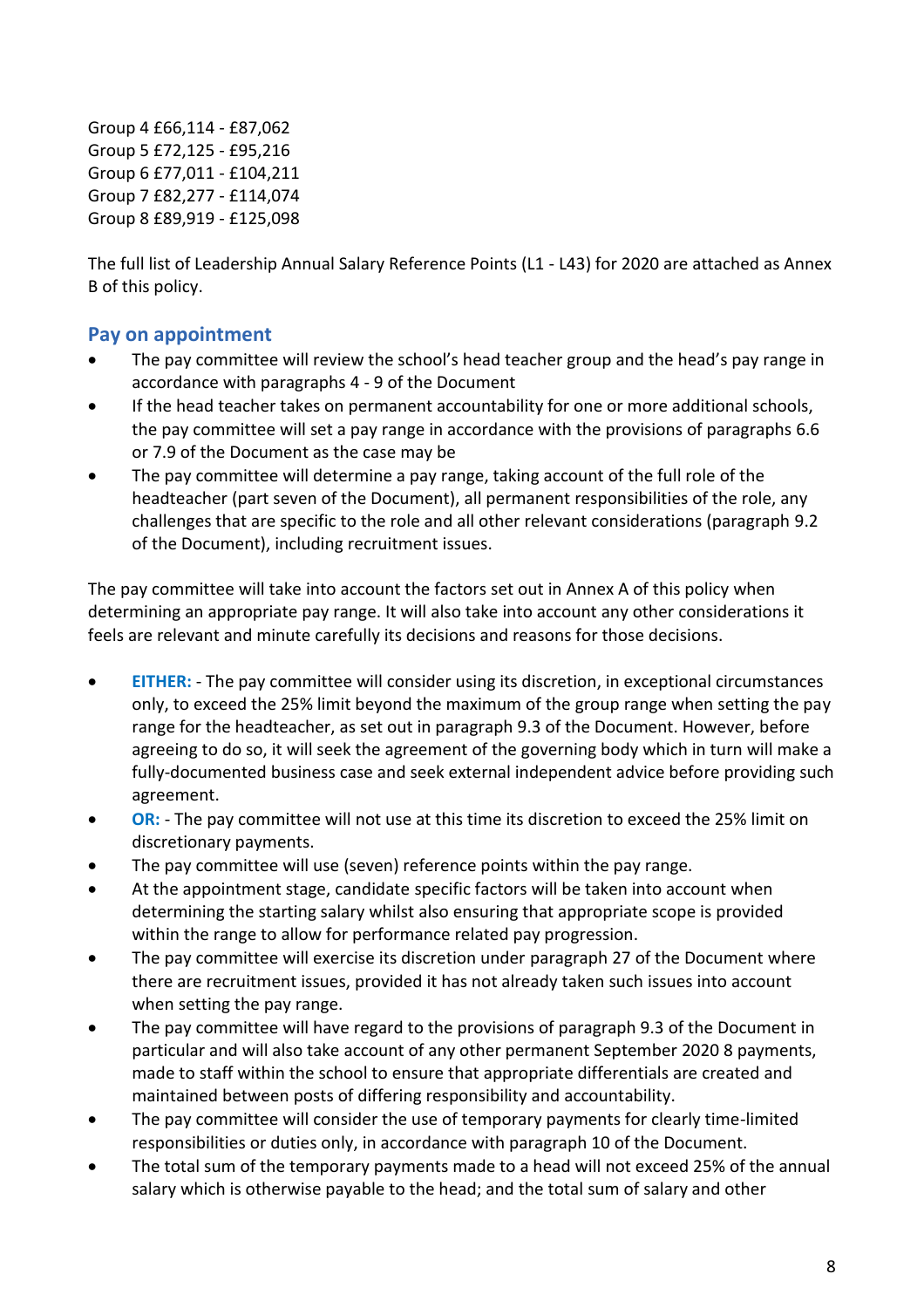payments made to a head must not exceed 25% above the maximum of the headteacher group, except in wholly exceptional circumstances.

• The pay committee may determine that temporary and other payments be made to a head which exceeds the limit above in wholly exceptional circumstances and with the agreement of the governing body.

The governing body will seek external independent advice before providing agreement.

#### <span id="page-8-0"></span>**Serving head teachers**

- The pay committee will only re-determine the pay range of a serving headteacher, in accordance with paragraph 9 of the Document, if the responsibilities of the post change significantly, or if the pay committee determines that this is required to maintain consistency with pay arrangements for new appointments to the leadership team, or with pay arrangements for a member(s) of the leadership group whose responsibilities significantly change (paragraph 4 of the Document).
- It will also re-determine the pay range if the group size of the school increases or decreases (paragraph 8 of the Document), or if the head takes on permanent accountability for an additional schools(s) (paragraph 7.9 of the Document).
- If the pay committee re-determines the head teacher's pay range, it will take account of all indefinite responsibilities of the post, any specific challenges and all other relevant factors, including retention issues. The pay committee will take into account the factors set out in annex A of this policy when determining an appropriate pay range. It will also take account of any other considerations it feels are relevant and minute carefully its decisions and reasons for those decisions.
- The pay committee will use (seven) reference points within the pay range for performance related pay progression.
- The pay committee will review the head teacher's pay in accordance with paragraph 11 of the Document (and paragraph 27 of the Section 3 guidance) and award up to two reference points where there has been a sustained high quality of performance having regard to the results of the most recent September 2020 9 appraisal carried out in accordance with the Appraisal Regulations 2012 and any recommendation on pay progression in the head teacher's most recent appraisal report.
- If the pay committee decides to re-determine the pay range, it will only determine the head's pay range in accordance with paragraph 9 of the Document and paragraph 9 of the Section 3 guidance.
- The pay committee will consider the use of temporary payments for clearly temporary responsibilities or duties only, in accordance with paragraph 10 of the Document
- The total sum of temporary payments made to a head must not exceed 25% of the annual salary which is otherwise payable to the head; and the total sum of salary and other payments made to a head must not exceed 25% above the maximum of the head teacher group, except in wholly exceptional circumstances, see below;
- The pay committee will not use at this time its discretion to exceed the 25% limit on discretionary payments.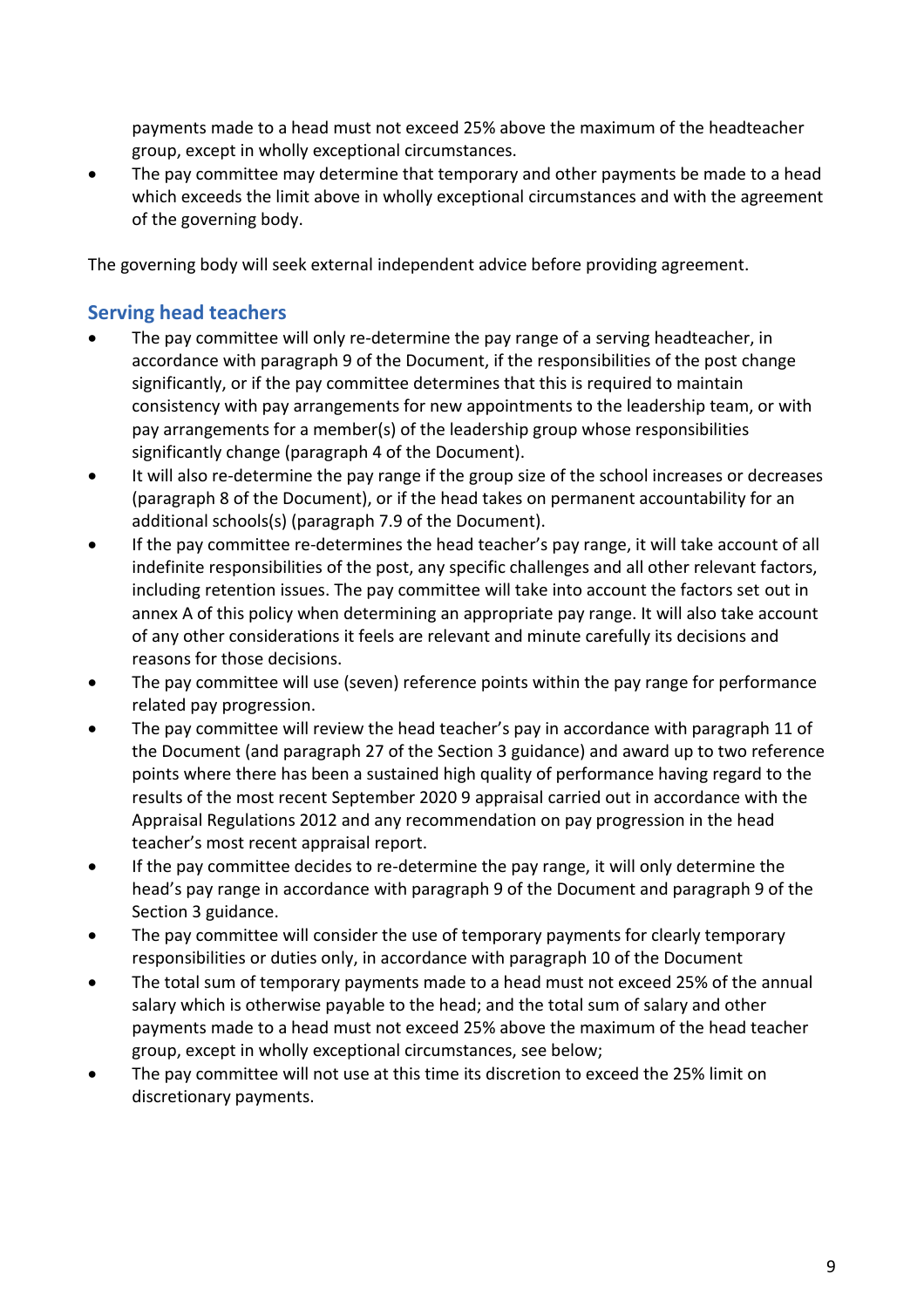## <span id="page-9-0"></span>**18. Deputy/Assistant Headteacher pay**

#### <span id="page-9-1"></span>**Pay on appointment**

 The pay committee will determine a pay range, taking account of the full role of the deputy/assistant headteacher (Part 7 of the Document), all permanent responsibilities of the role, any challenges that are specific to the role and all other relevant considerations (paragraph 9 of the Document), including recruitment issues.

The pay committee will take into account the factors set out in Annex A of this policy when determining an appropriate pay range. It will also take into account any other considerations it feels are relevant and minute carefully its decisions and reasons for those decisions.

- The pay committee will use (five) reference points within the pay range.
- At the appointment stage, candidate specific factors will be taken into account when determining the starting salary whilst ensuring appropriate scope is provided within the range to allow for performance related pay progression.
- The pay committee will exercise its discretion under paragraph 27 of the Document where there are recruitment issues, provided it has not already taken such issues into account when setting the pay range. September 2020 10
- The pay committee will consider whether the award of any additional payments are relevant, as set out in paragraph 26 of the Document and paragraphs 60-69 of the Section 3 guidance. Serving deputy/assistant head teachers
- The pay committee will review and, if necessary, re-determine the deputy/assistant head pay range where there has been a significant change in the responsibilities of the serving deputy/assistant head teacher (paragraph 10 of the Section 3 guidance), or to maintain consistency with pay arrangements for new appointments to the leadership team, or to maintain pay arrangements for a member (s) of the leadership group whose responsibilities significantly change (paragraph 4 of the Document).
- When determining the pay range of a serving deputy/assistant head, the pay committee will take account of all permanent responsibilities of the role, any challenges that are specific to the role and all other relevant considerations (paragraph 9.2 of the Document and paragraph 10 of the Section 3 guidance) including recruitment issues. The pay committee will take into account the factors set out in annex A when determining an appropriate pay range. It will also take account of any other considerations it feels are relevant and minute carefully its decisions and reasons for those decisions.
- The pay committee will ensure the maintenance of appropriate differentials between different posts in its staffing structure.
- The pay committee will consider whether the award of any additional payments are relevant, as set out in paragraph 26 of the Document and paragraphs 60-69 of the Section 3 guidance.
- The pay committee will use (five) reference points within the pay range for performance related pay progression.
- The pay committee will review pay in accordance with paragraph 11 of the Document and paragraph 27 of the Section 3 guidance and award up to two reference points where there has been sustained high quality of performance having regard to the results of the recent appraisal, and to any recommendation on pay progression recorded in the deputy/assistant head's most recent appraisal report;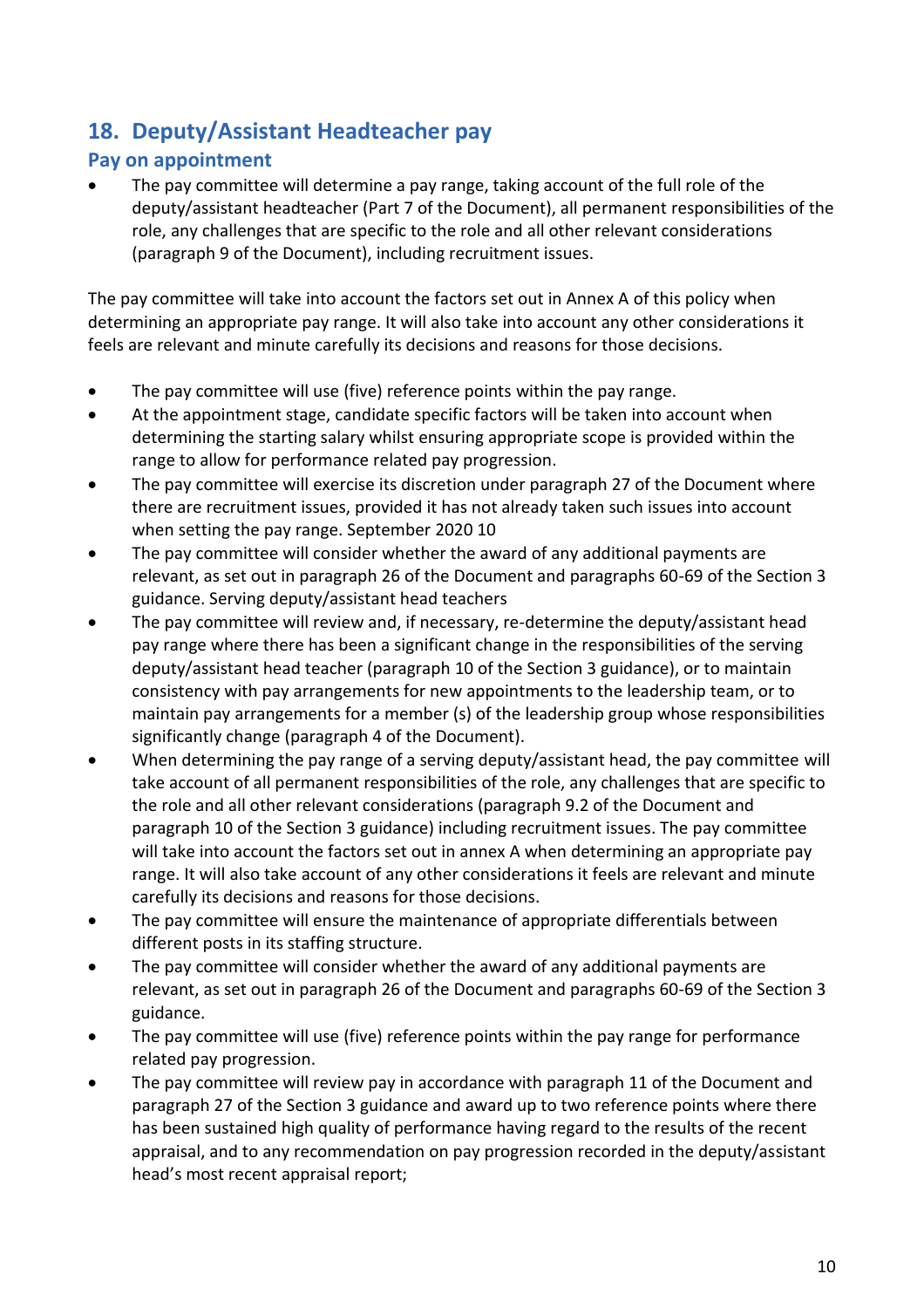#### <span id="page-10-0"></span>**19. Acting Allowances**

Acting allowances are payable to teachers who are assigned and carry out the duties of head, deputy head or assistant head in accordance with paragraph 23 of the Document.

The pay committee will, within a four week period of the commencement of acting duties, determine whether or not the acting postholder will be paid an allowance. In the event of a planned and prolonged absence, an acting allowance will be agreed in advance and paid from the first day of absence.

Any teacher who carries out the duties of head, deputy head, or assistant head, for a period of four weeks or more, will be paid on the head's pay range, deputy head pay range or assistant head pay range, as the case may be and as determined by the pay committee.

Payment will be backdated to the commencement of the duties.

#### <span id="page-10-1"></span>**20. Classroom teachers**

#### <span id="page-10-2"></span>**Pay on appointment**

The governing body will determine the pay range for a vacancy prior to advertising it and undertakes that it will not restrict the pay range advertised other than the minimum of the Main Pay Range and the maximum of the Upper Pay Range.

On appointment, the governing body will determine the starting salary within the advertised range to be offered to the successful candidate. In making such determinations the governing body may take into account a range of factors:

- the requirements of the post;
- any specialist knowledge required for the post;
- the experience required to undertake the specific duties of the post;
- the wider school context.

This school is committed to the principle of pay portability and will apply this principle in practice when making all new appointments. On appointment, classroom teachers moving from one school to another will be placed on the same or higher pay point to ensure their current salary is not reduced. If the governing body has decided to exercise the discretion to award recruitment and retention incentive benefits in accordance with paragraph 27 of this policy, the governing body will, if necessary, use its discretion to award a recruitment incentive benefit to secure the candidate of its choice in accordance with paragraph 27 of the Document and paragraphs 70 – 72 of the section 3 guidance Pay determinations for existing mainscale teachers

The pay committee will use six advisory reference points. Therefore the pay scale for main pay range teachers in this school £ (2020 Inner London Area salary including pay award) Minimum 32,157 Reference point 1 33,658 Reference point 2 35,226 Reference point 3 36,866 Reference point 4 39,492 Maximum 42,624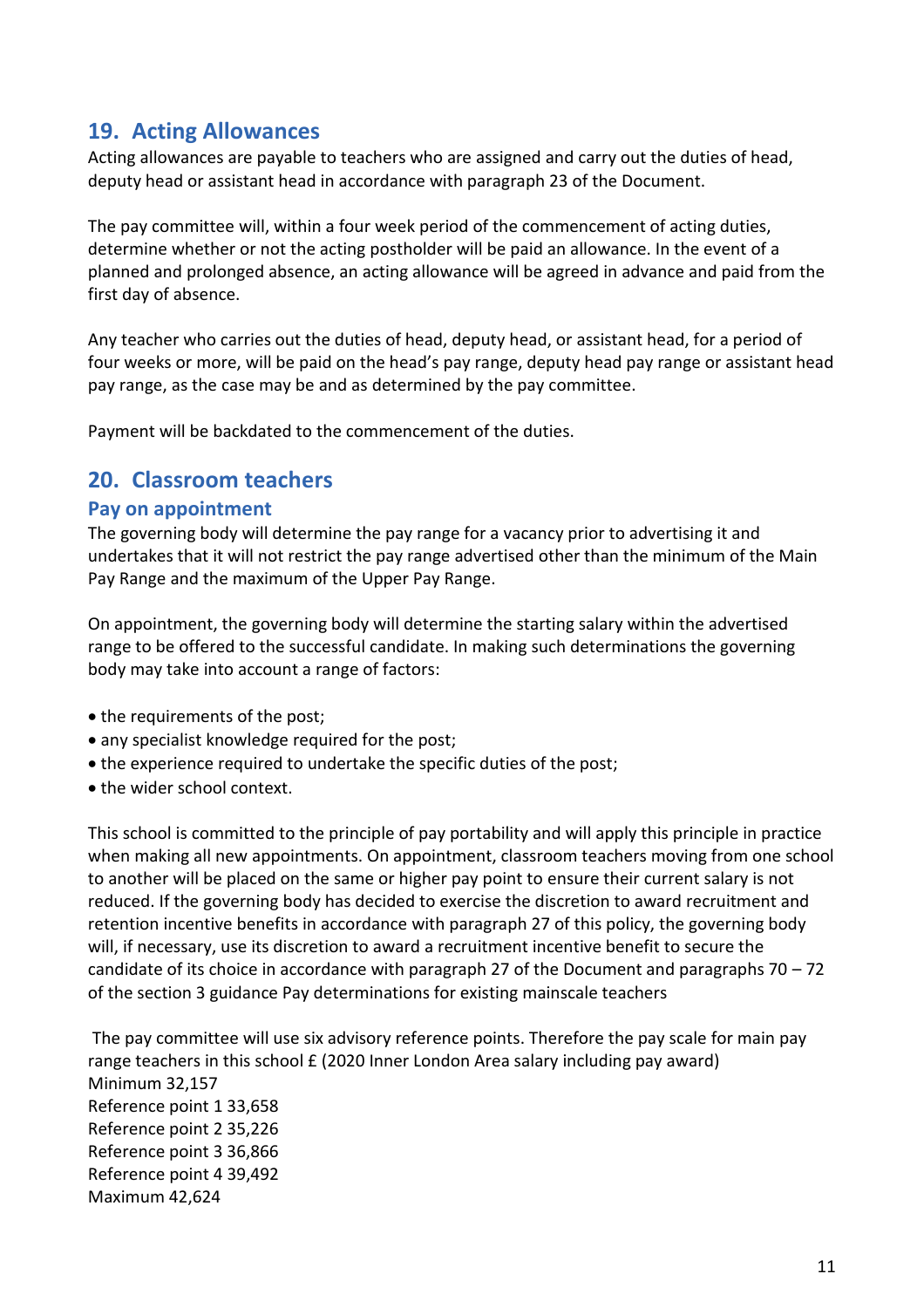Classroom teachers in their induction year will be awarded pay progression of one point on the successful completion of induction. To move up the main pay range, one annual point at a time, teachers will need to have made good progress towards their objectives and have shown that they are competent in all elements of the Teachers' Standards.

Teaching should be over time consistently 'good', as defined by the school. If the evidence shows that a teacher has exceptional performance, the governing body may consider the use of its flexibilities to award enhanced pay progression, up to a maximum of two reference points.

Teaching should be over time consistently 'outstanding', as defined by the school. Judgments will be properly rooted in evidence.

As a teacher moves up the main pay range, this evidence should show:

- an increasing positive impact on pupil progress
- an increasing impact on wider outcomes for pupils
- improvements in specific elements of practice identified to the teacher, eg behaviour management or lesson planning
- an increasing contribution to the work of the school
- an increasing impact on the effectiveness of staff and colleagues Further information, including sources of evidence, is contained in the school's appraisal policy.

Classroom teachers will be awarded pay progression on the Main Pay Range following each successful appraisal review unless significant concerns about standards of performance have been raised in writing with the teacher during the annual appraisal cycle.

A written cause for concern will also document the support to be provided by the school to address the area requiring improvement. The pay committee will be advised by the head teacher in making all such decisions. Any increase (i.e. no movement, one point, more than one point) will be clearly attributable to the performance of the teacher in question. The pay committee will be able to justify its decisions.

#### <span id="page-11-0"></span>**21. Applications to be paid on the upper pay scale.**

Since 1 September 2014, any qualified teacher can apply to be paid on the Upper Pay Range. If a teacher is simultaneously employed at another school(s), they may submit separate applications if they wish to apply to be paid on the UPR in that school(s).

This school will not be bound by any pay decision made by another school.

All applications should include the results of the two most recent appraisals, under the Appraisal Regulations 2012, including any recommendation on pay. Where such information is not applicable or available, e.g. those returning from maternity or sickness absence, a written statement and summary of evidence designed to demonstrate that the applicant has met the assessment criteria must be submitted by the applicant.

In order for the assessment to be robust and transparent, it will be an evidence based process only. Teachers therefore should ensure that they build a mainly paper evidence base to support their application.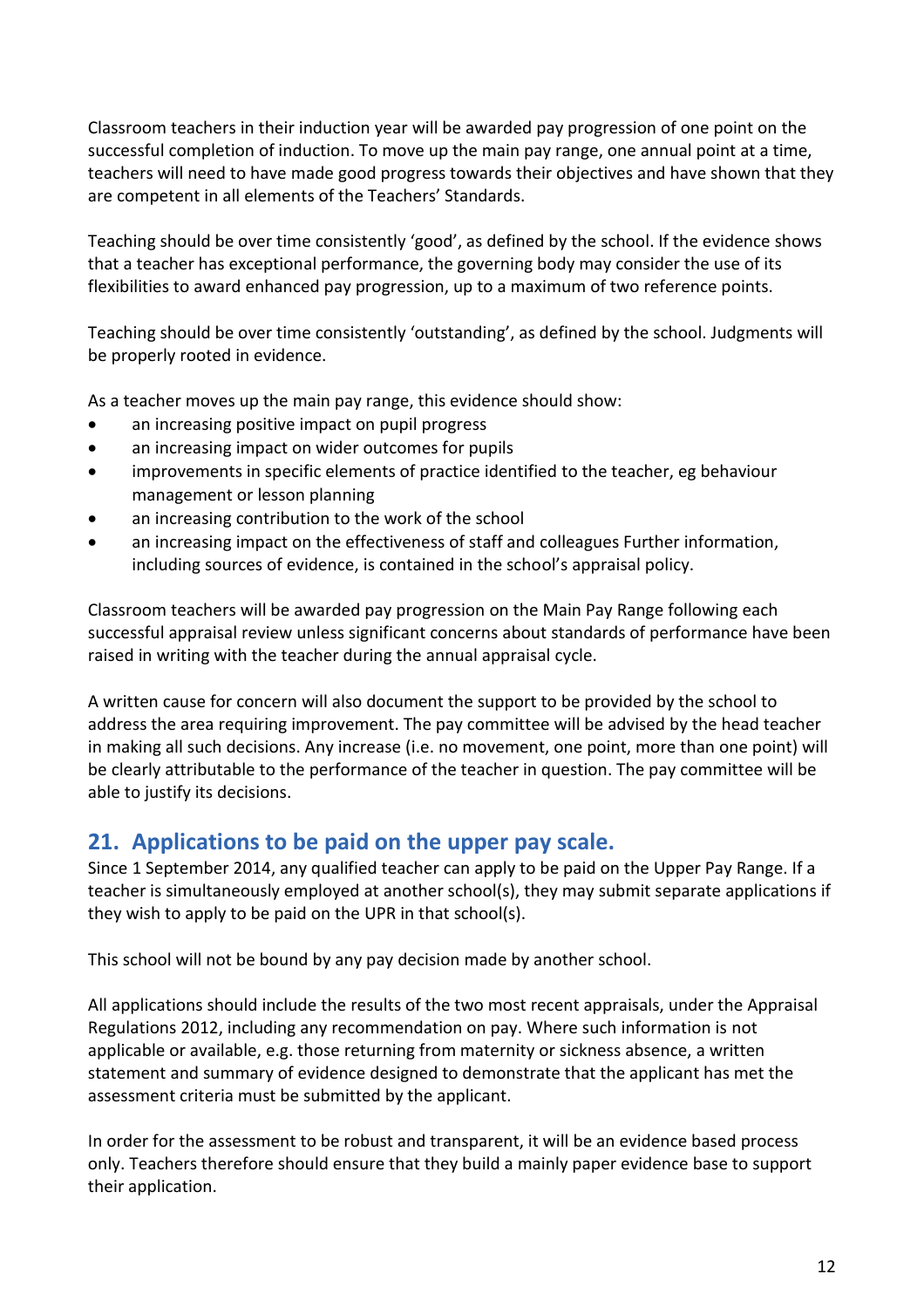Those teachers who have been absent, through sickness, disability or maternity, may cite written evidence from a 3 year period before the date of application in support of their application.

#### <span id="page-12-0"></span>**Process:**

One application may be submitted annually. The closing date for applications is normally 30th September each year; however, exceptions will be made in particular circumstances, eg those teachers who are on maternity leave or who are currently on sick leave.

The process for applications is:

- Complete the school's application form;
- Submit the application form and supporting evidence to the head teacher by the cut-off date of 30th September;
- The assessor (the head ) will assess the application, which will include a recommendation to the pay committee of the relevant body;
- The pay committee will make the final decision, advised by the head teacher;
- Teachers will receive written notification of the outcome of their application by 31st October.

Where the application is unsuccessful, the written notification will include the areas where it was felt that the teacher's performance did not satisfy the relevant criteria set out in this policy (see 'Assessment' below);

- If requested, oral feedback will be provided by the assessor. Oral feedback will be given within 10 school working days of the date of notification of the outcome of the application. Feedback will be given in a positive and encouraging environment and will include advice and support on areas for improvement in order to meet the relevant criteria;
- Successful applicants will move to the minimum point of the UPR on 1 September in the relevant academic year;
- Unsuccessful applicants can appeal the decision. The appeals process is set out at the back of this pay policy.
- $\bullet$

#### <span id="page-12-1"></span>**Assessment:**

The teacher will be required to meet the criteria set out in paragraph 15 of the Document, namely that:

- the teacher is highly competent in all elements of the relevant standards; and
- the teacher's achievements and contribution to the school are substantial and sustained. In this school, this means that the teacher's performance is assessed as demonstrating consistently and over time:

**"highly competent":** the teacher's performance is assessed as demonstrating excellent depth and breadth of knowledge, skill and understanding of the Teachers' Standards in the particular role they are fulfilling and the context in which they are working;

**"substantial":** the teacher's achievements and contribution to the school are significant, not just in raising standards of teaching and learning in their own classroom, or with their own groups of children, but also in making a significant wider contribution to school improvement, which impacts on pupil progress and the effectiveness of staff and colleagues;

**"sustained":** the teacher must have had two consecutive successful appraisal reports and have made good progress towards their objectives during this period (see exceptions, e.g. maternity/sick leave, in the introduction to this section).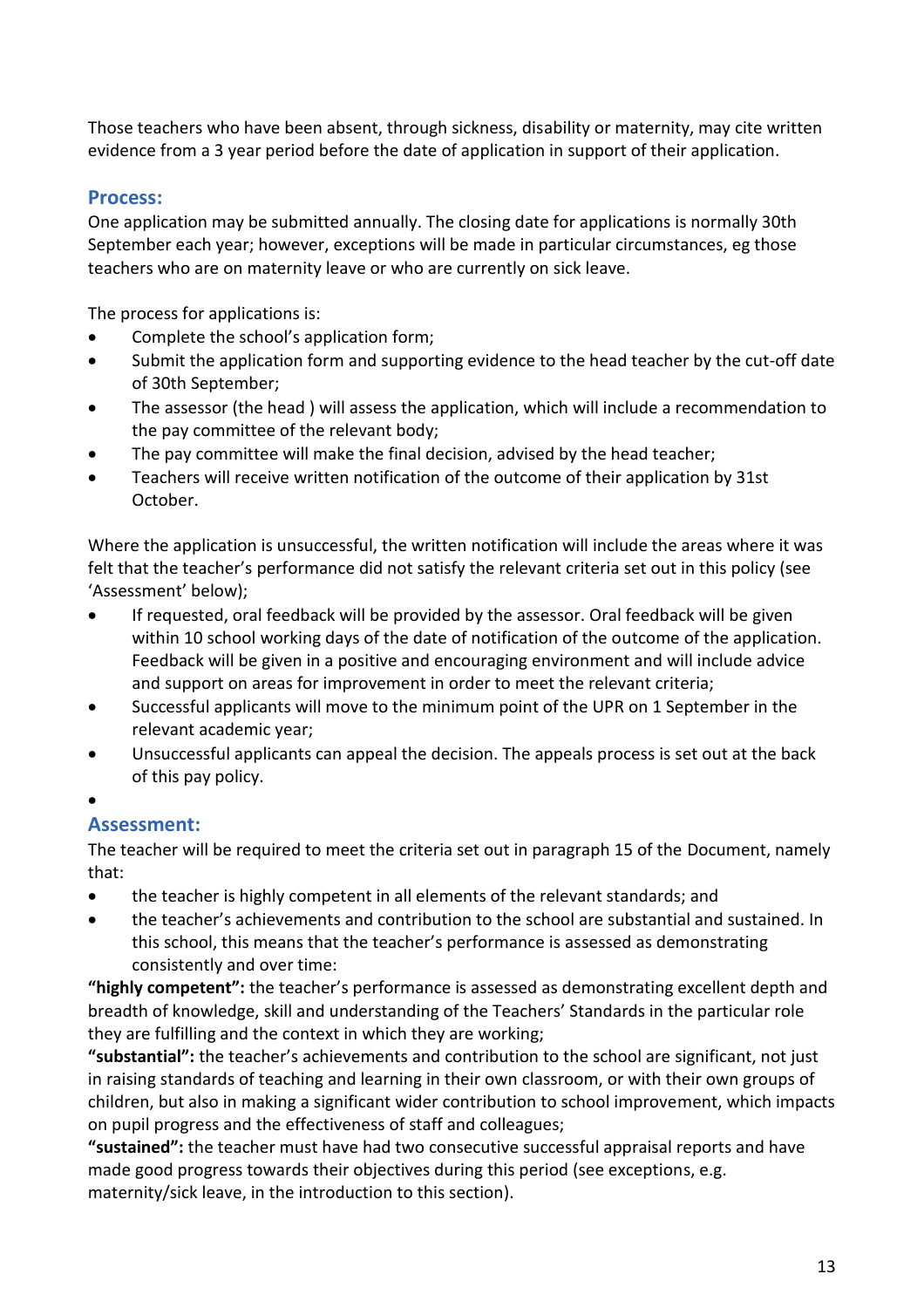They will have been expected to have shown that their teaching expertise has grown over the relevant period and is consistently good to outstanding. For new appointees the teacher's performance appraisal reports from previous schools can be considered by the governing body as appropriate. Further information, including information on sources of evidence is contained within the school's appraisal policy.

## <span id="page-13-0"></span>**22. Upper pay range**

Pay determinations effective from 1 September. The pay committee will use three reference points. Therefore the pay scale for upper pay range teachers in this school is: £ (2021 Inner London Area) salary including 2.75% pay award Minimum 46,971 Mid Point 49,279 Maximum 50,935

The pay committee will determine whether there should be any movement on the upper pay range. In making such a determination, it will take into account:

- paragraph 19 of the Document and the criteria set out in paragraph 15.2 of the Document;
- the evidence base, which should show that the teacher has had a successful appraisal during the relevant period and has made good progress towards objectives;
- evidence that the teacher has maintained the criteria set out in paragraph 15.2 of the Document, namely that the teacher is highly competent in all elements of the relevant standards; and that the teacher's achievements and contribution to the school are substantial and sustained. The meaning of these criteria is set out in the section of this policy entitled, "Applications to be paid on the Upper Pay Range".

Pay progression on the Upper Pay Range will be clearly attributable to the performance of the individual teacher.

The pay committee will be able to objectively justify its decisions.

Where it is clear that the evidence shows the teacher has made good progress, ie they continue to maintain the criteria set out above (see 'Applications to be Paid on the Upper Pay Range'), and have made good progress towards their objectives, the teacher will move to the mid point on the Upper Pay Range; or if already on the mid-point, will move to the top of the Upper Pay Range.

Where it is clear from the evidence that the teacher's performance is exceptional, in relation to the criteria set out above (see 'Applications to be Paid on the Upper Pay Range'), and where the teacher has met or exceeded their objectives, the pay committee may use its flexibility to decide on enhanced progression from the minimum to the maximum of the UPR. Teaching should be over time consistently 'outstanding', as defined by the school. For new appointees the teacher's performance appraisal reports from previous schools can be considered by the governing body as appropriate.

Decisions not to progress up the pay range will only be made in circumstances where significant concerns about standards of performance have been raised in writing with the teacher during the annual appraisal cycle.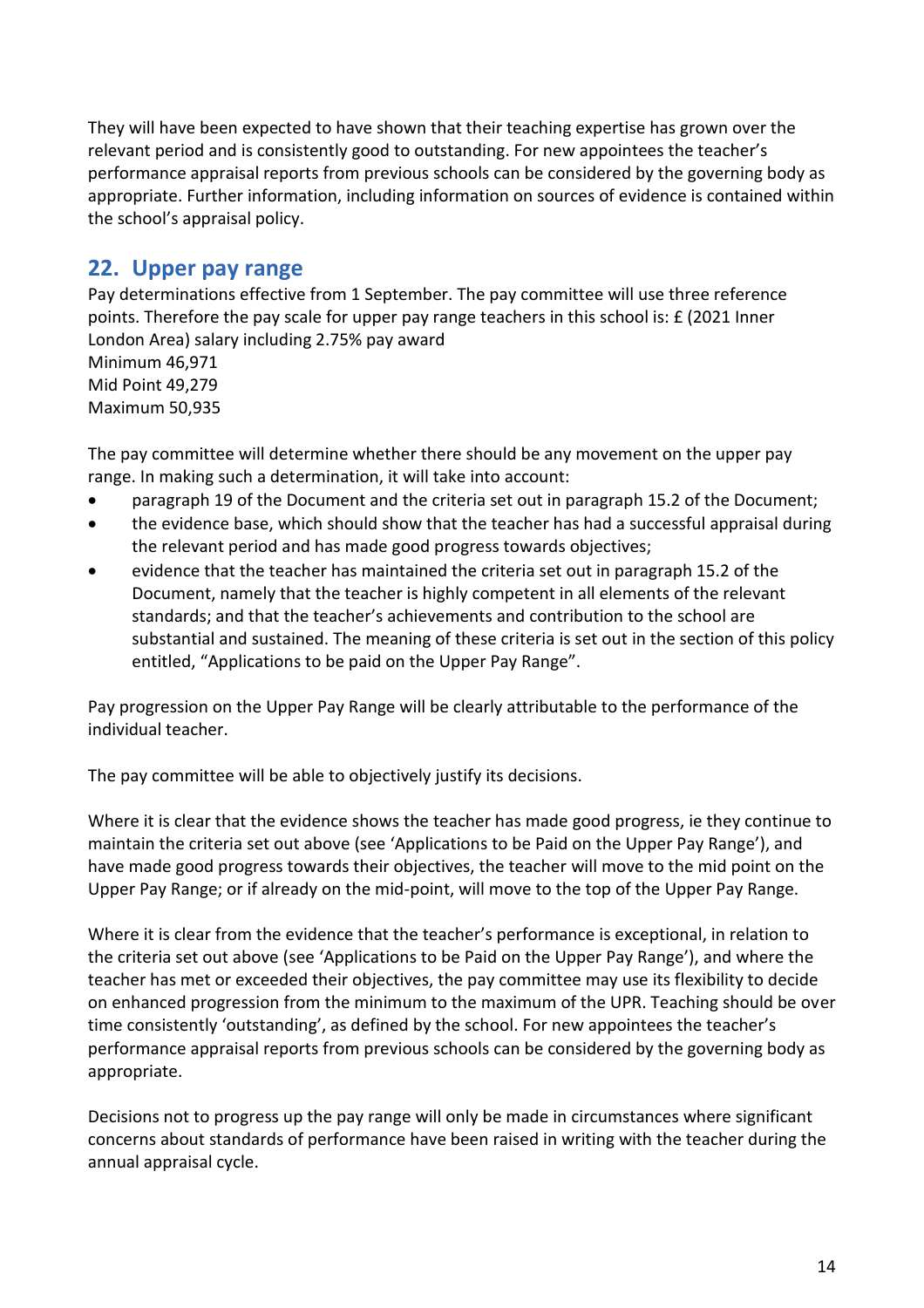A written cause for concern will also document the support to be provided by the school to address the area requiring improvement. Further information, including sources of evidence, is contained within the school's appraisal policy.

The pay committee will be advised by the head teacher in making all such decisions.

## <span id="page-14-0"></span>**23. Leading practitioner role**

It is not the intention of the governing body to create a leading practitioner role at this time but the governing body will review its position from time to time.

## <span id="page-14-1"></span>**24. Teaching and learning responsibility payments**

The pay committee may award a TLR to a classroom teacher in accordance with paragraph 20 of the Document and paragraphs 47 to 54 of the Section 3 guidance.

TLR 1 or 2 will be for clearly defined and sustained additional responsibility in the context of the schools staffing structure for the purpose of ensuring the continued delivery of high quality teaching and learning.

All job descriptions will be regularly reviewed and will make clear, if applicable, the responsibility or package of responsibilities for which a TLR is awarded, taking into account the criterion and factors set out in paragraph 20 of the Document.

The pay committee will ensure that sufficient differential exists between different levels of TLR, taking account of the responsibilities for which the TLR is awarded.

All decisions will be objectively justified. In this school, the Governing Body pays TLR1 and 2 payments to teachers as indicated in the staffing structure [attached as an addendum to this policy], and will consult with staff and trade unions within the school in the event of any change or review of those structures.

The TLR 1 and 2 payments for 2020 (Inner London Area) are:

| TLR 2A - £2,873 | TLR 1A - £8,291  |
|-----------------|------------------|
| TLR 2B - £4,781 | TLR 1B - £10,206 |
| TLR 2C - £6,846 | TLR 1C - £12,060 |
| TLR 2D - £7,017 | TLR 1D - £14,029 |

The pay committee may award a TLR3 payment of between £570 to £2,833 for clearly time-limited school improvement projects, or one-off externally driven responsibilities as set out in paragraph 20.3 of the Document.

The project/responsibility will be focused on teaching and learning; require the exercise of a teacher's professional skills and judgement and have an impact on the educational progress of pupils other than the teacher's assigned classes or groups of pupils. TLR3 payments will not be used to replace or otherwise limit teachers' pay progression on the Main, Upper or Leading Practitioner Pay Ranges.

The governing body will set out in writing to the teacher the duration of the fixed term, and the amount of the award will be paid in monthly instalments. If a TLR3 is awarded to a part-time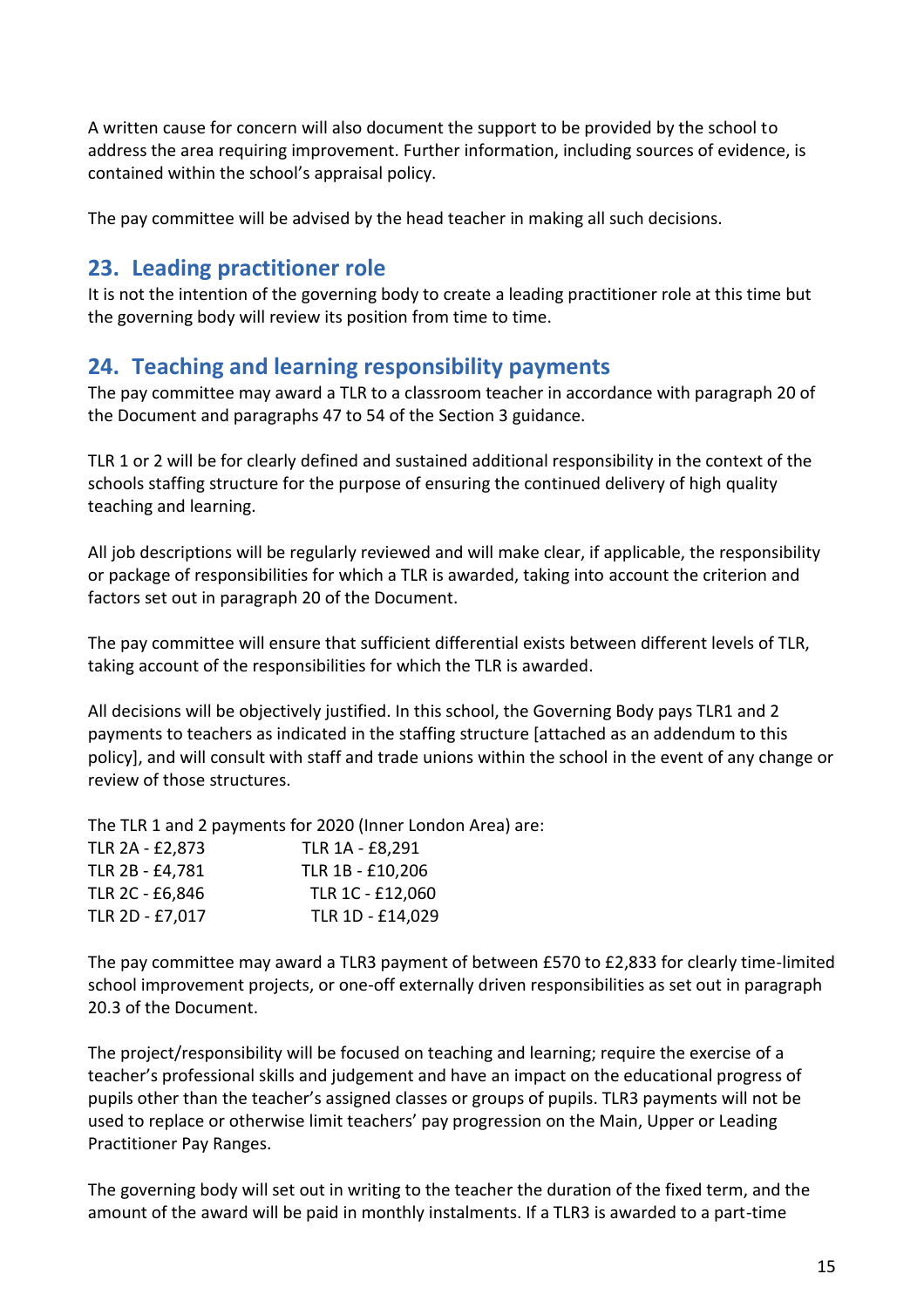teacher, the value should not be amended to reflect the part-time hours of the individual in receipt of the award; the pro rata principle does not apply to TLR3s in accordance with paragraph 54 of the Section 3 guidance. No safeguarding will apply in relation to an award of a TLR3.

## <span id="page-15-0"></span>**25. Special needs allowance**

The pay committee will award an SEN spot value allowance on a range of between £2,270 and £4,479 to any classroom teacher who meets the criteria as set out in paragraph 21 of the Document.

When deciding on the amount of the allowance to be paid, the governing body will take into account the structure of the school's SEN provision, whether any mandatory qualifications are required for the post, the qualifications or expertise of the teacher relevant to the post; and the relative demands of the post (paragraph 21.3 of the Document). The governing body will also establish differential values in relation to SEN roles in the school in order to reflect significant differences in the nature and challenge of the work entailed so that the different payment levels can be objectively justified. The governing body will take account of paragraphs 55 to 59 of the Section 3 guidance.

## <span id="page-15-1"></span>**26. Support staff**

The pay committee notes its powers to determine the pay of support staff in accordance with paragraphs 17 and 29 of the School Staffing (England) Regulations 2009 and Chapter 7 of the associated guidance.

The pay committee will determine the pay grade of support staff on appointment in accordance with the scale of grades, currently applicable in relation to employment with the LA, which the pay committee consider appropriate for the post. In reaching its determination, the pay committee will consider the advice of the LA and, where the school has signed up to this, take account of the LA Single Status Agreement.

Where posts are created that are covered by separate pay scales e.g. Educational Psychologist posts covered by Soulbury payscales, those payscales will apply.

The appeals process is set out in the Appendix to this policy.

## <span id="page-15-2"></span>**27. Part-time employees**

#### <span id="page-15-3"></span>**Teachers:**

The governing body will apply the provisions of the Document in relation to part-time teachers' pay and working time, in accordance with paragraphs 40 and 41 of the Document, and paragraphs 39-46 and 79-86 of the Section 3 guidance.

**All staff:** The head and governing body will use its best endeavours to ensure that all part-time employees are treated no less favourably than a full-time comparator.

## <span id="page-15-4"></span>**28. Teachers employed on a short notice period**